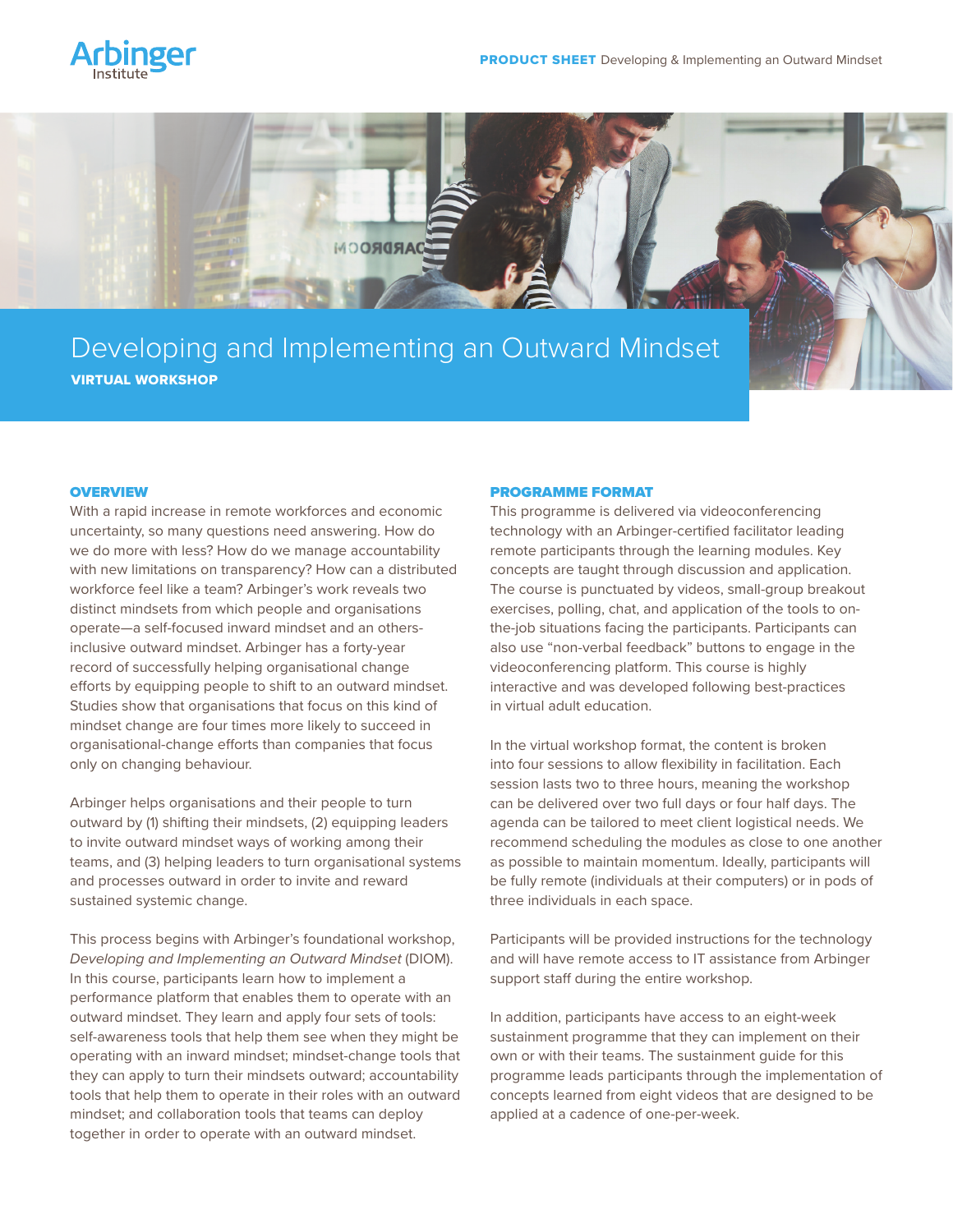### KEY OBJECTIVES

*Developing and Implementing an Outward Mindset* equips participants with a set of self-awareness tools, mindset change tools, accountability tools, and collaboration tools that enable them to:

- Understand the two mindsets and their implications on results
- Assess the extent to which they are working with an inward mindset
- Change their mindsets to become more outward
- Re-conceive their jobs to make them more outward
- Hold themselves more fully accountable
- Report on performance in a way that keeps them working outward
- Work in a way that is more collaborative, fulfilling, and effective
- Positively influence others to change
- Address and resolve conflicts



Materials for participants include the DIOM Participant Handbook, Sustainment Video Guide (and accompanying videos), and two of Arbinger's bestselling books, *Leadership and Self-Deception* and *The Outward Mindset.*